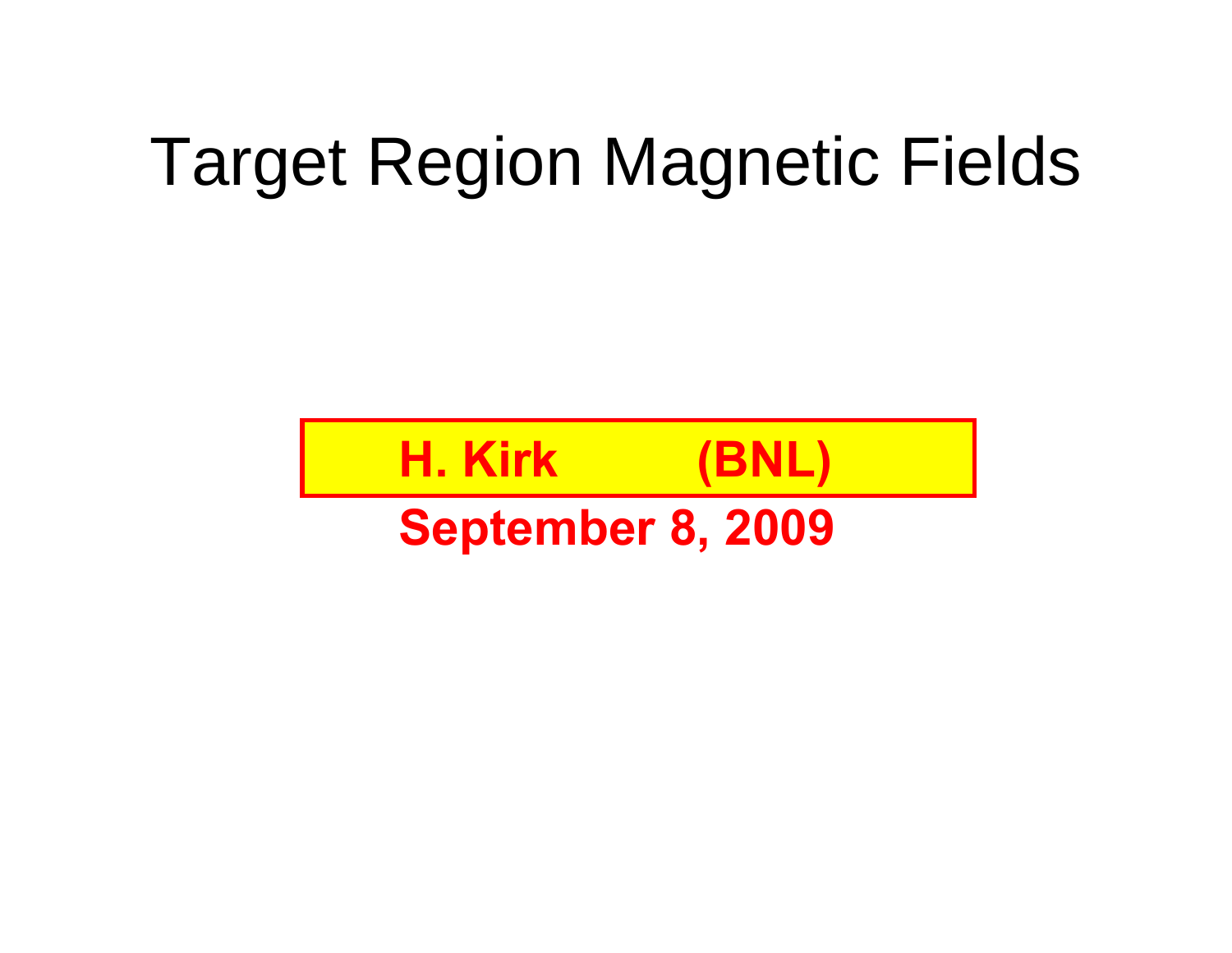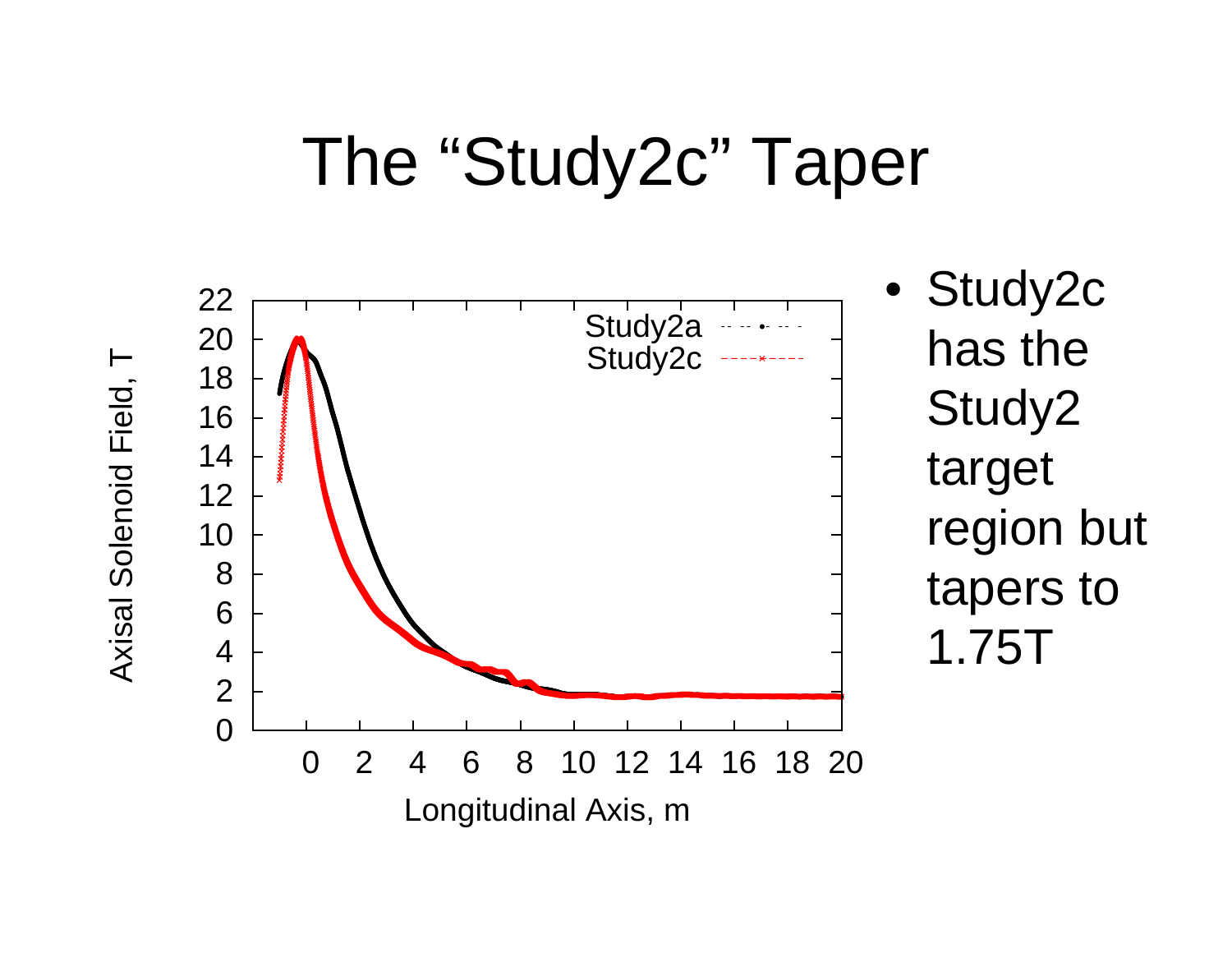## The Target Region Fields

Study2c with SC,Cu,and Fe



Axisal Solenoid Field, T Axisal Solenoid Field, T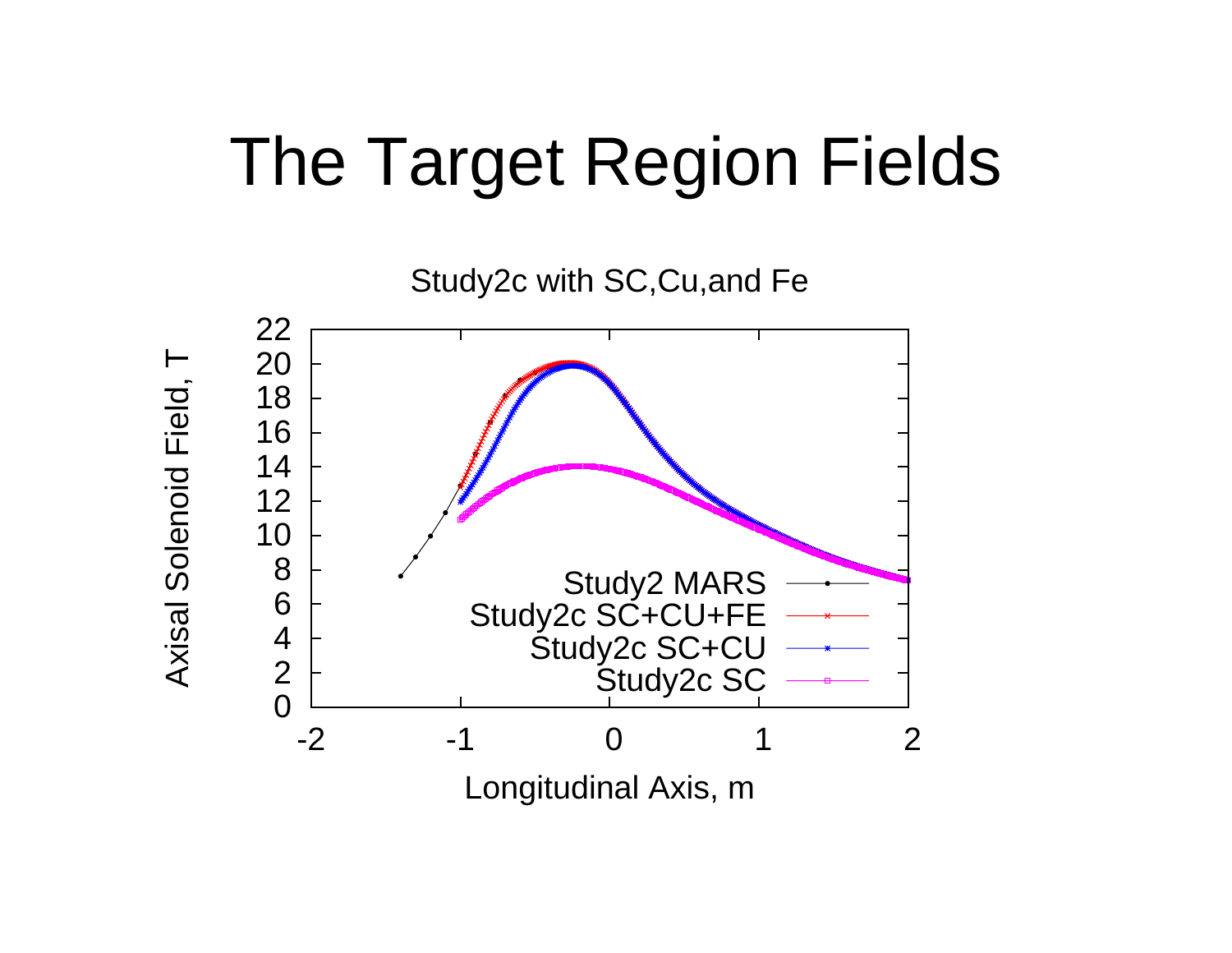### Mimicing the influence of Fe

Study2c with SC,Cu,and Fe



Axisal Solenoid Field, T Axisal Solenoid Field, T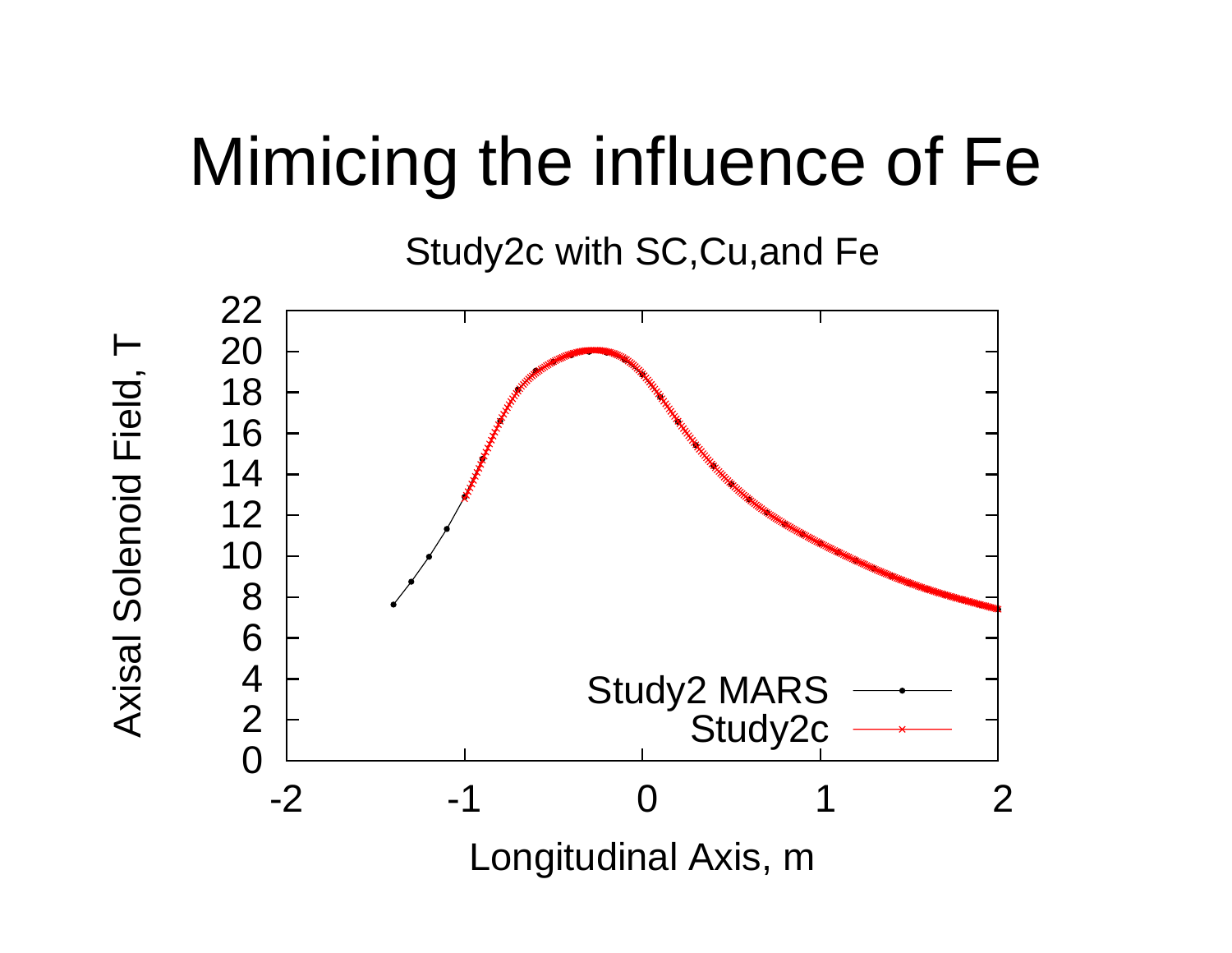#### The Resistive Coils

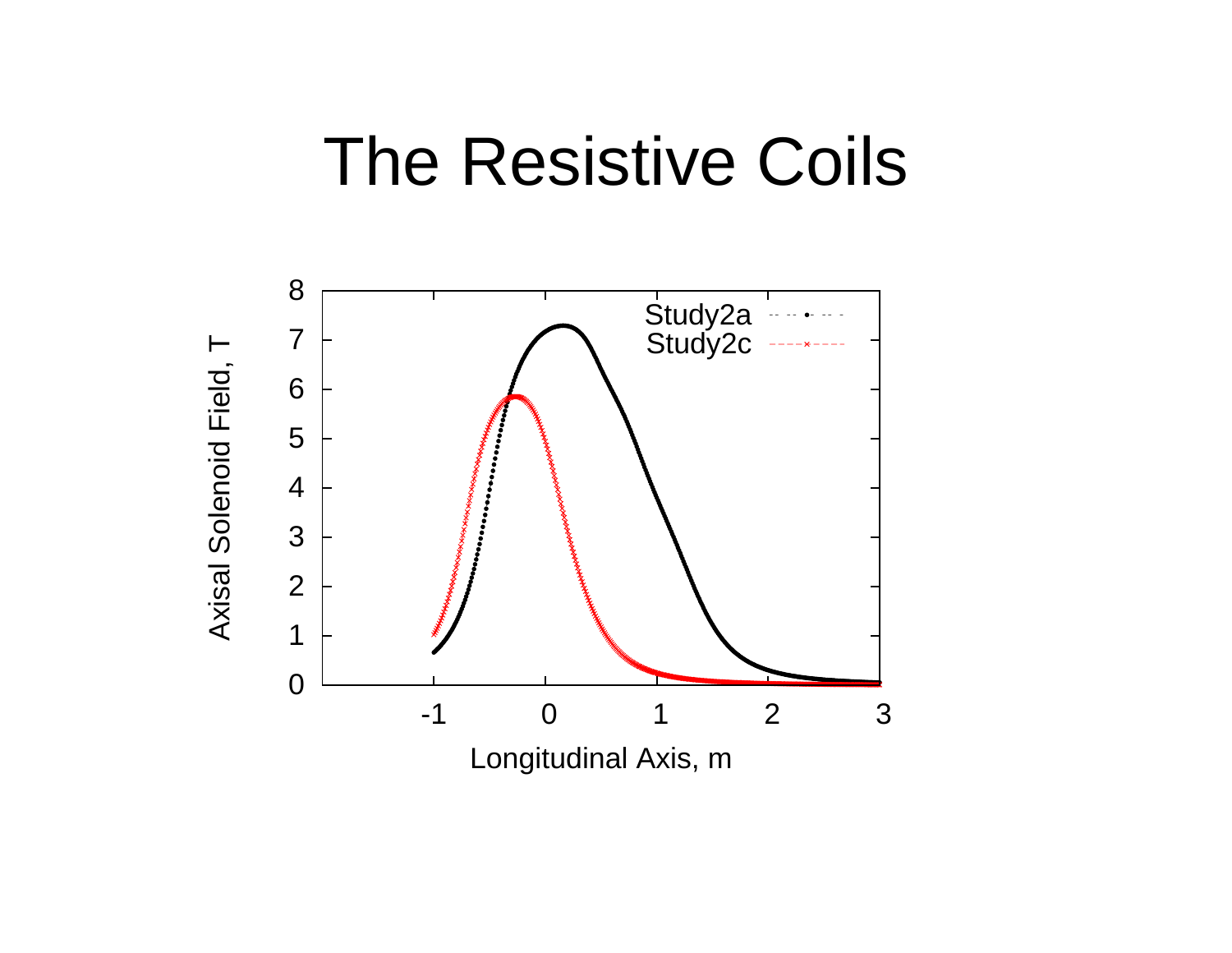### Target Region 2c\_1 and 2c\_2